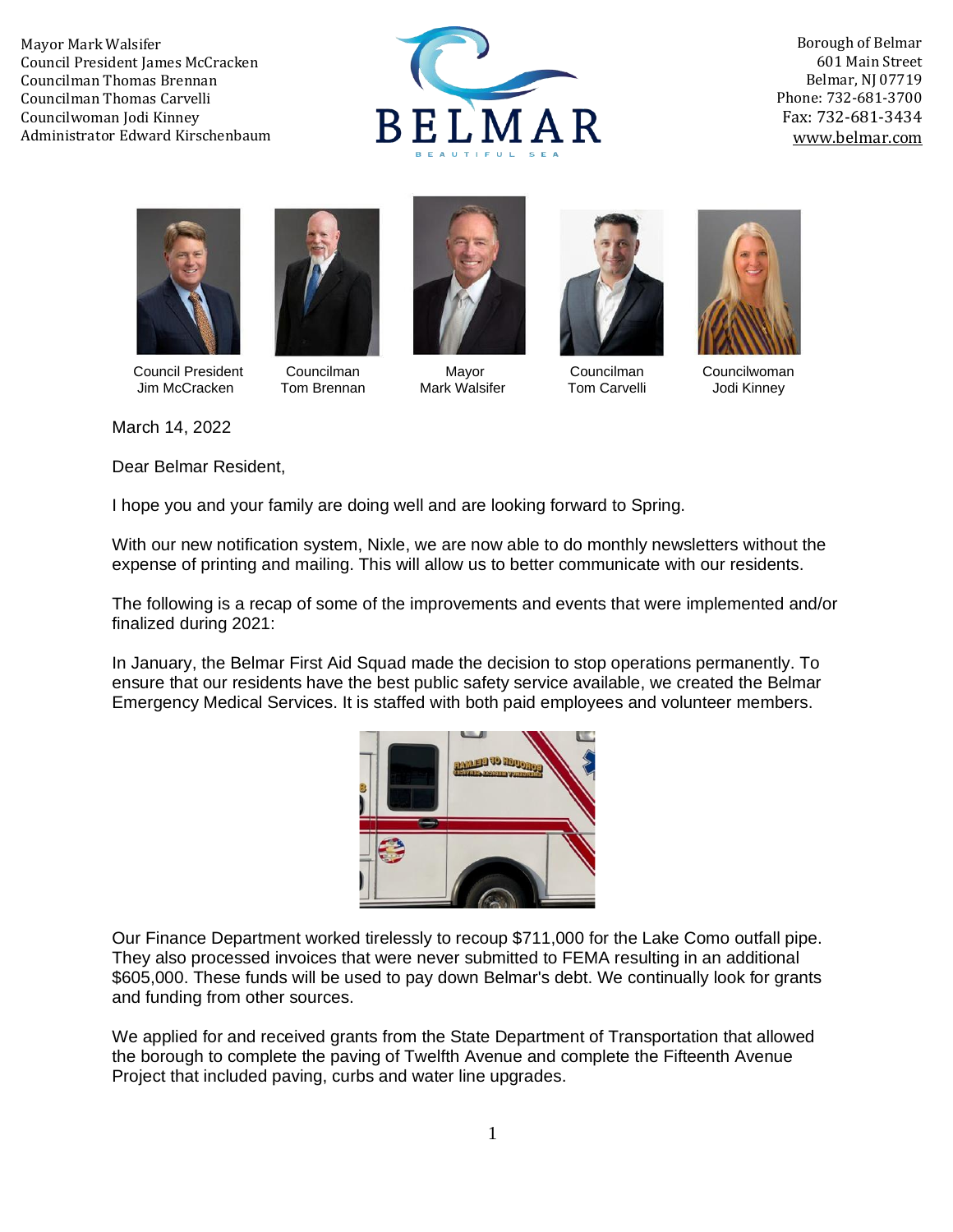

Borough of Belmar 601 Main Street Belmar, NJ 07719 Phone: 732-681-3700 Fax: 732-681-3434 [www.belmar.com](http://www.belmar.com/)

The ground level water tank on 12th Avenue and Railroad was sandblasted and repainted. This was a requirement from NJDEP that has been outstanding for years.



We were able to replace aging Police Department vehicles and purchase mandated body worn cameras for our Patrol officers.



On our beachfront, we brought back "Movies on the Beach" by purchasing a new movie screen and audio equipment to replace the damaged and unusable equipment we had. We purchased two new pirate ships for our playgrounds to replace aging ones that had become unsafe to use. Two portable bathroom trailers were replaced. We took delivery of a new front-end loader, a much needed piece of equipment to keep our beaches in top shape.





Also for our beaches, we implemented a safer and more cost conscious system to purchase beach passes. This system eliminated the need for our employees in the booths to be responsible for handling thousands of dollars. Season badges are preordered online and either picked up at Borough Hall or mailed to you. Daily wristbands are purchased online and picked up at the ticket booths on the boardwalk. As beachgoers become accustomed to the new system, they will realize how easy it is.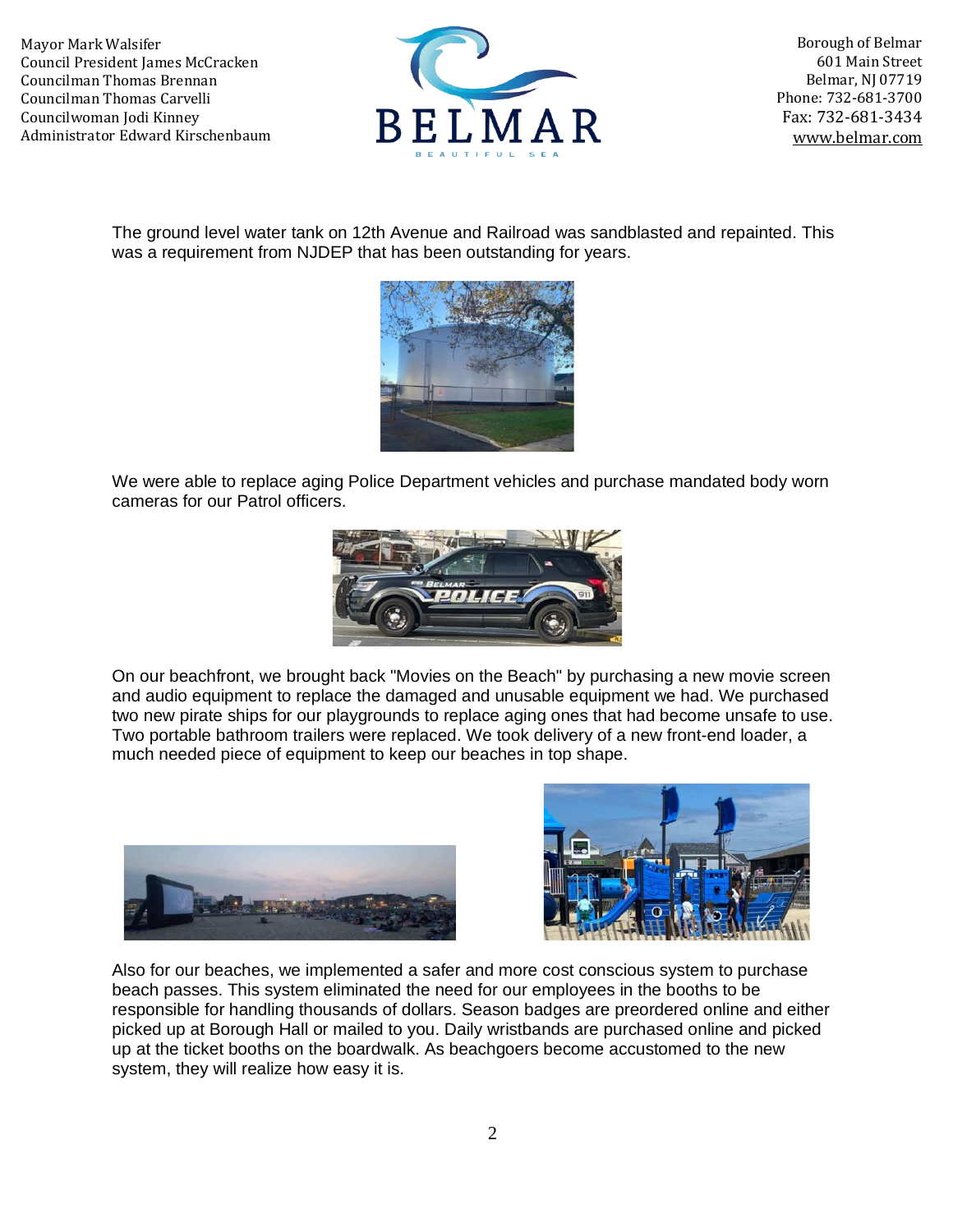

Borough of Belmar 601 Main Street Belmar, NJ 07719 Phone: 732-681-3700 Fax: 732-681-3434 [www.belmar.com](http://www.belmar.com/)

Another major cost saving system implemented was Parkmobile. By eliminating antiquated and unreliable kiosks for parking, we saved thousands in replacement costs and service fees. Using the ParkMobile app means no money exchanges hands, no equipment is needed and ParkMobile can be implemented anywhere, such as at special events.

At Maclearie Park on the Shark River, we resurfaced the tennis courts and after discussions with enthusiastic players, we created three pickle ball courts.





At our Belmar Manutti Marina, the tattered, faded and unusable canvas canopies that covered the walkways to the boat docks, were replaced by our DPW and look fantastic. Our boat slip rentals, which were rented at only 70% capacity in 2019, were fully occupied last summer and had a waiting list thanks to our Multimedia team who advertised at boat shows and online. In addition, we teamed up with 9th Ave Pier and started a new tradition of ringing a bell at sunset and playing "God Bless America."